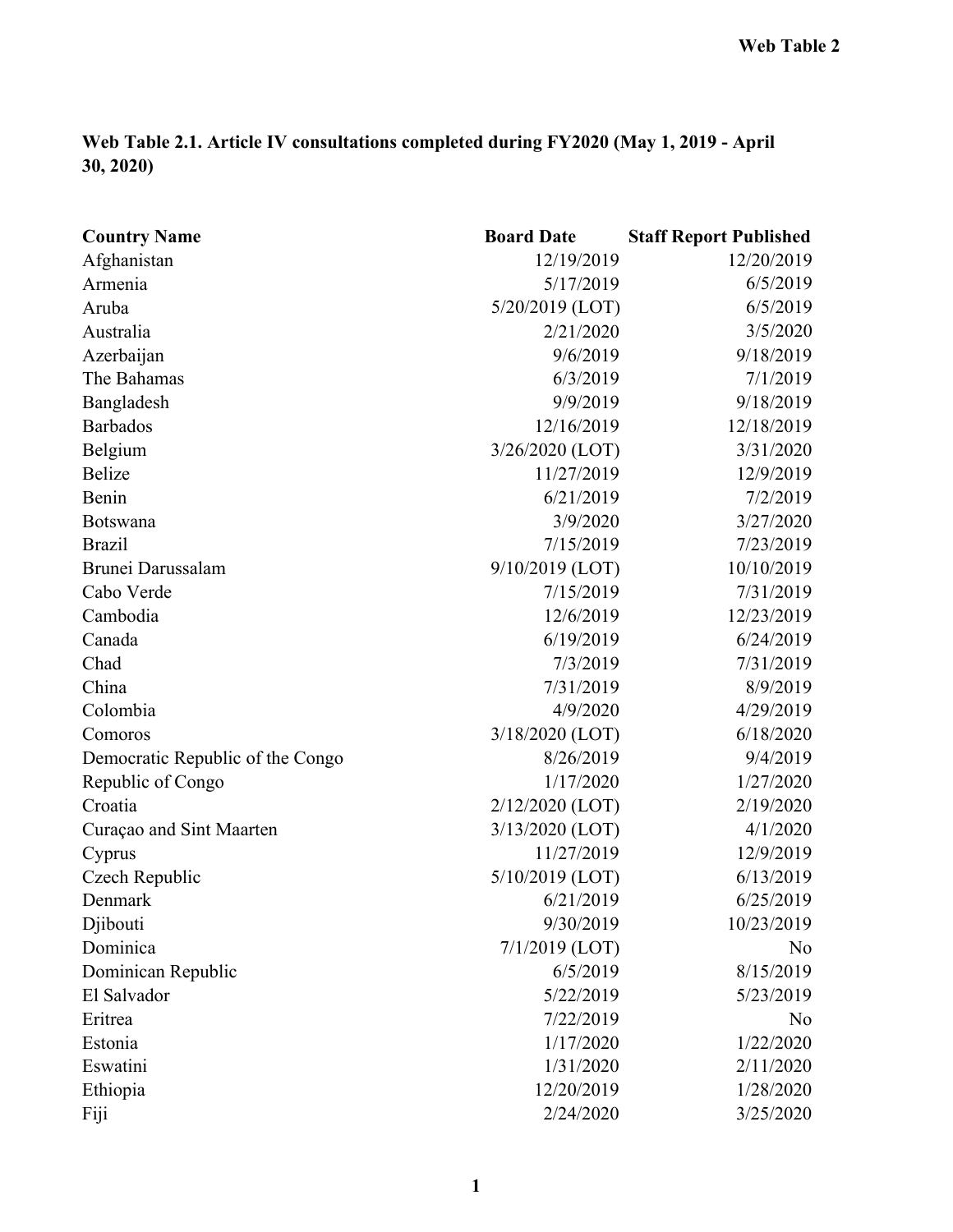| <b>Country Name</b>                     | <b>Board Date</b> | <b>Staff Report Published</b> |
|-----------------------------------------|-------------------|-------------------------------|
| Finland                                 | $1/9/2020$ (LOT)  | 1/16/2020                     |
| France                                  | 7/22/2019         | 7/24/2019                     |
| Gabon                                   | 12/16/2019        | 12/23/2019                    |
| Germany                                 | 7/8/2019          | 7/10/2019                     |
| Ghana                                   | 12/6/2019         | 12/18/2019                    |
| Greece                                  | 11/13/2019        | 11/15/2019                    |
| Grenada                                 | 6/12/2019         | 7/3/2019                      |
| Guatemala                               | $6/6/2019$ (LOT)  | 6/18/2019                     |
| Guyana                                  | 8/30/2019         | 9/17/2019                     |
| Haiti                                   | 1/24/2020         | 4/20/2020                     |
| Honduras                                | 7/15/2019         | 7/19/2019                     |
| Hong Kong Special Administrative Region | 12/13/2019        | 12/30/2019                    |
| Hungary                                 | 11/27/2019        | 12/5/2019                     |
| Iceland                                 | 12/17/2019 (LOT)  | 12/19/2019                    |
| India                                   | 11/25/2019        | 12/23/2019                    |
| Indonesia                               | 7/3/2019          | 7/31/2019                     |
| Iraq                                    | 7/19/2019         | 7/26/2019                     |
| Ireland                                 | 6/14/2019         | 6/17/2019                     |
| Italy                                   | 3/18/2020         | 3/20/2020                     |
| Japan                                   | 1/30/2020         | 2/10/2020                     |
| Jordan                                  | 3/25/2020         | 4/16/2020                     |
| Kazakhstan                              | 1/27/2020         | 1/29/2020                     |
| Kuwait                                  | 3/20/2020 (LOT)   | 3/30/2020                     |
| Kyrgyz Republic                         | 6/7/2019          | 7/3/2019                      |
| Lao P.D.R.                              | 8/2/2019          | 8/8/2019                      |
| Latvia                                  | 8/2/2019 (LOT)    | 8/7/2019                      |
| Lebanon                                 | 9/11/2019         | 10/17/2019                    |
| Liberia                                 | 5/31/2019         | 6/19/2019                     |
| Lithuania                               | 7/26/2019 (LOT)   | 7/31/2019                     |
| Luxembourg                              | 5/8/2019          | 5/10/2019                     |
| Madagascar                              | 1/29/2020         | 3/2/2020                      |
| Malaysia                                | 2/7/2020          | 2/28/2020                     |
| Maldives                                | 5/29/2019         | 6/10/2019                     |
| Malta                                   | $4/6/2020$ (LOT)  | 4/10/2020                     |
| Mauritania                              | 12/11/2019        | N <sub>o</sub>                |
| Mexico                                  | 11/4/2019         | 11/5/2019                     |
| Micronesia                              | 8/28/2019         | 9/6/2019                      |
| Moldova                                 | 3/11/2020         | 3/18/2020                     |
| Mongolia                                | 9/11/2019         | 9/17/2019                     |
| Montenegro                              | 9/6/2019          | 9/10/2019                     |
| Morocco                                 | 5/13/2019         | 7/16/2019                     |
| Mozambique                              | 6/3/2019          | 6/18/2019                     |
| Myanmar                                 | 2/28/2020         | 3/26/2020                     |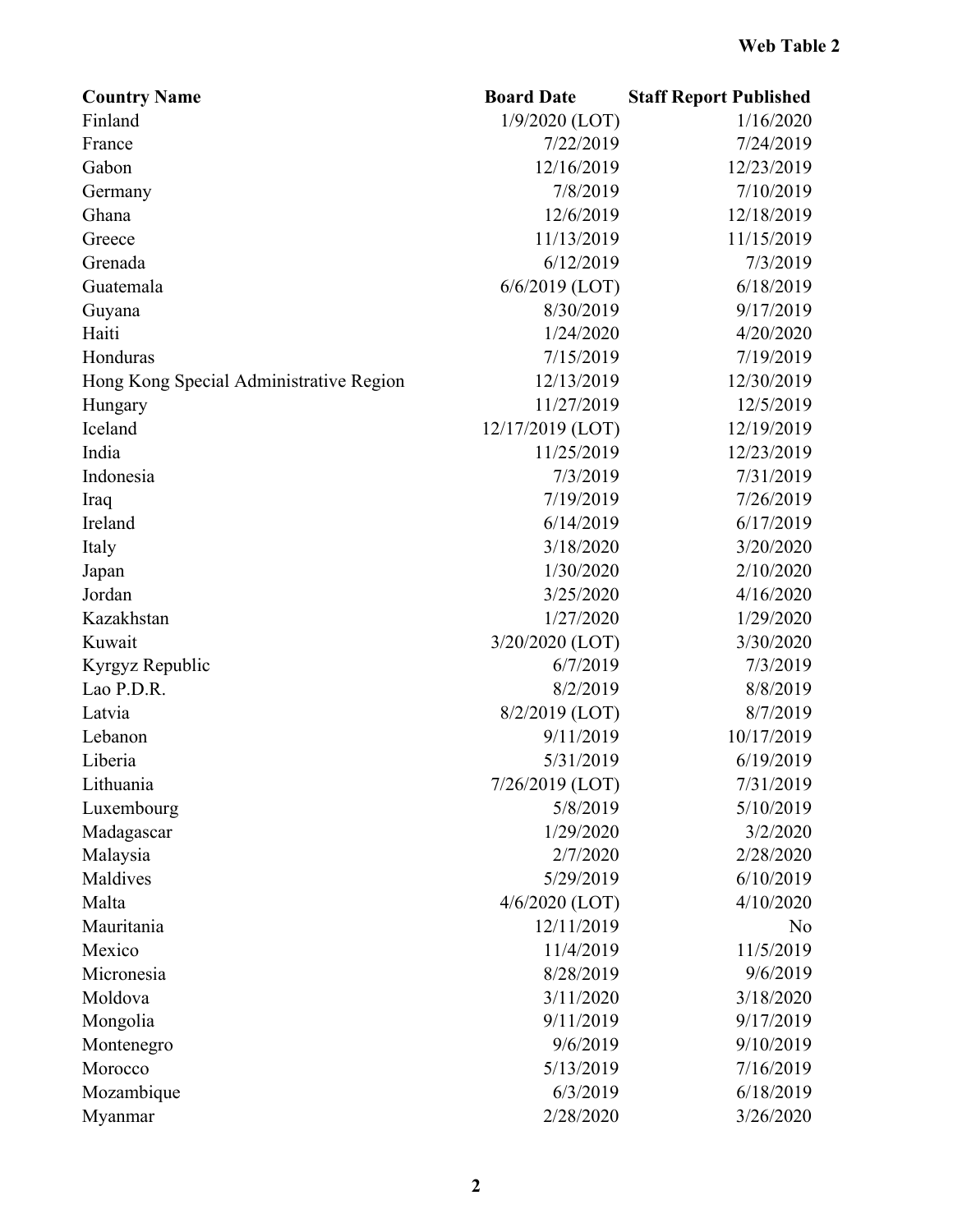| Namibia<br>8/28/2019 (LOT)<br>1/29/2020<br>1/22/2020<br>Nauru | 9/13/2020 |
|---------------------------------------------------------------|-----------|
|                                                               |           |
|                                                               |           |
| 3/17/2020 (LOT)<br>Nepal                                      | 5/11/2020 |
| 9/18/2019 (LOT)<br>New Zealand                                | 9/20/2019 |
| 2/21/2020<br>Nicaragua                                        | 2/27/2020 |
| 6/26/2019<br>Niger                                            | 7/22/2019 |
| N/A - For Information<br>Nigeria                              | 4/1/2019  |
| North Macedonia<br>$1/15/2020$ (LOT)                          | 1/27/2020 |
| 6/10/2019<br>Norway                                           | 6/12/2019 |
| 6/7/2019<br>Oman                                              | No        |
| 03/20/20 (LOT)<br>Panama                                      | 5/1/2020  |
| 3/9/2020<br>Papua New Guinea                                  | 4/6/2020  |
| 1/8/2020<br>Peru                                              | 1/13/2020 |
| $1/27/2020$ (LOT)<br>Philippines                              | 2/6/2020  |
| 7/8/2019<br>Portugal                                          | 7/12/2019 |
| 05/13/2019 (LOT)<br>Qatar                                     | 6/3/2019  |
| 8/28/2019<br>Romania                                          | 8/30/2019 |
| Russia<br>7/12/2019                                           | 8/2/2019  |
| Rwanda<br>6/28/2019                                           | 7/3/2019  |
| 5/8/2019<br>Samoa                                             | 5/17/2019 |
| San Marino<br>03/25/2020 (LOT)                                | 4/2/2020  |
| Saudi Arabia<br>7/10/2019                                     | 9/9/2019  |
| Serbia<br>7/17/2019                                           | 7/22/2019 |
| 6/14/2019<br>Seychelles                                       | 7/1/2019  |
| Sierra Leone<br>4/3/2020                                      | 4/17/2020 |
| 7/10/2019<br>Singapore                                        | 7/15/2019 |
| 07/09/2019 (LOT)<br>Slovak Republic                           | 7/12/2019 |
| 2/5/2020<br>Solomon Islands                                   | 2/18/2020 |
| 7/22/2019<br>Somalia                                          | 8/1/2019  |
| South Africa<br>1/24/2020                                     | 1/30/2020 |
| South Sudan<br>5/29/2019                                      | 6/4/2019  |
| 02/04/2020 (LOT)<br>St. Lucia                                 | 2/24/2020 |
| Sudan<br>2/21/2020                                            | 3/10/2020 |
| 12/23/2019<br>12/11/2019<br>Suriname                          |           |
| Switzerland<br>6/17/2019                                      | 6/26/2019 |
| Tajikistan<br>1/13/2020                                       | No        |
| Thailand<br>9/30/2019                                         | 10/7/2019 |
| 6/26/2019<br>Togo                                             | 7/2/2019  |
| 12/9/2019<br>12/26/2019<br>Turkey                             |           |
| Turkmenistan<br>6/7/2019                                      | No        |
| Uganda<br>5/3/2019                                            | 5/7/2019  |
| <b>United Arab Emirates</b><br>1/13/2020                      | No        |
| 6/21/2019<br><b>United States</b>                             | 6/24/2019 |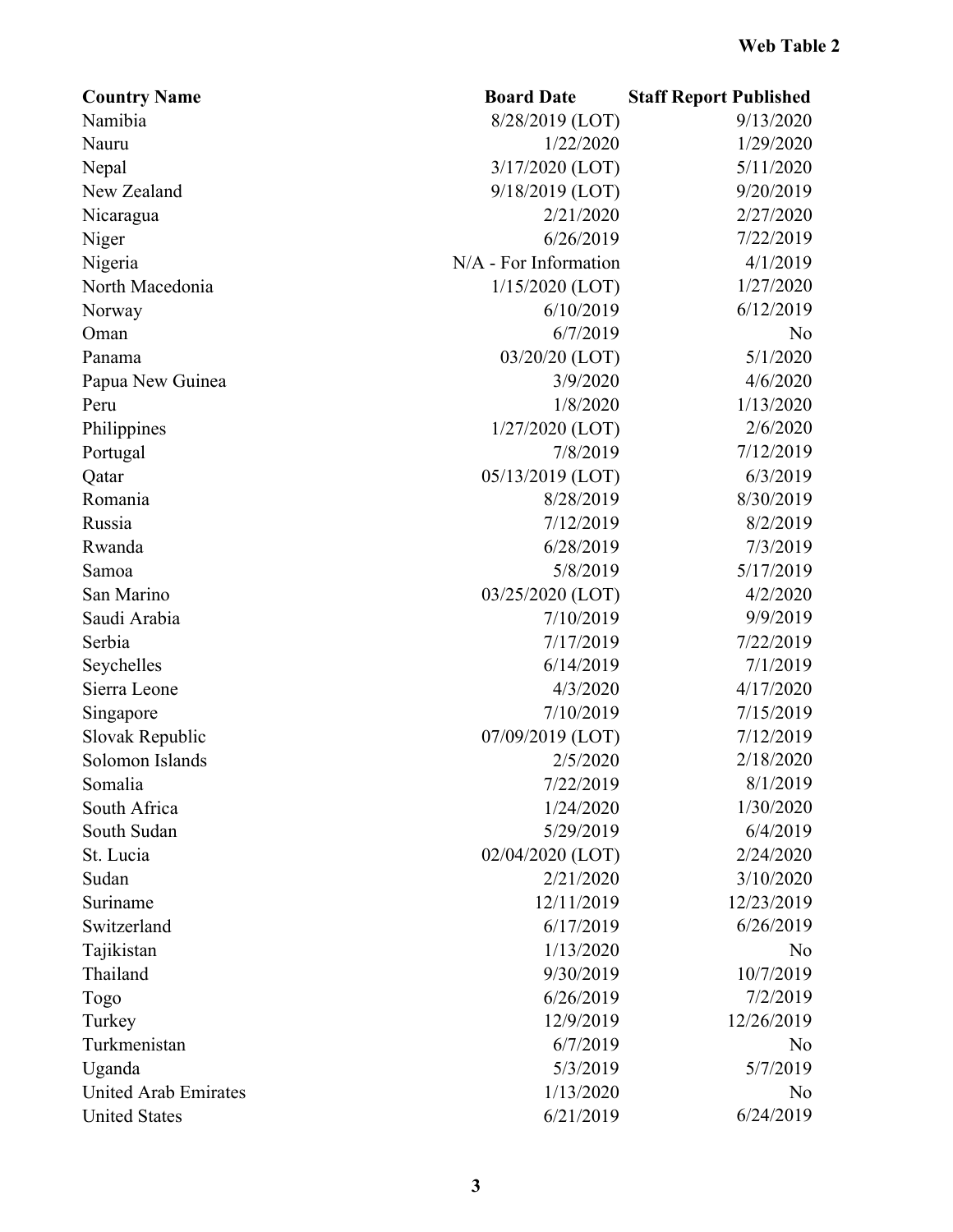| <b>Country Name</b> | <b>Board Date</b> | <b>Staff Report Published</b> |
|---------------------|-------------------|-------------------------------|
| Uzbekistan          | 5/6/2019          | 5/9/2019                      |
| Uruguay             | 2/19/2020         | 2/21/2020                     |
| Vanuatu             | 6/5/2019          | 6/13/2019                     |
| Vietnam             | 6/19/2019         | 7/16/2019                     |
| Zambia              | 7/24/2019         | 8/2/2019                      |
| Zimbabwe            | 2/24/2020         | 3/26/2020                     |

LOT = Lapse of Time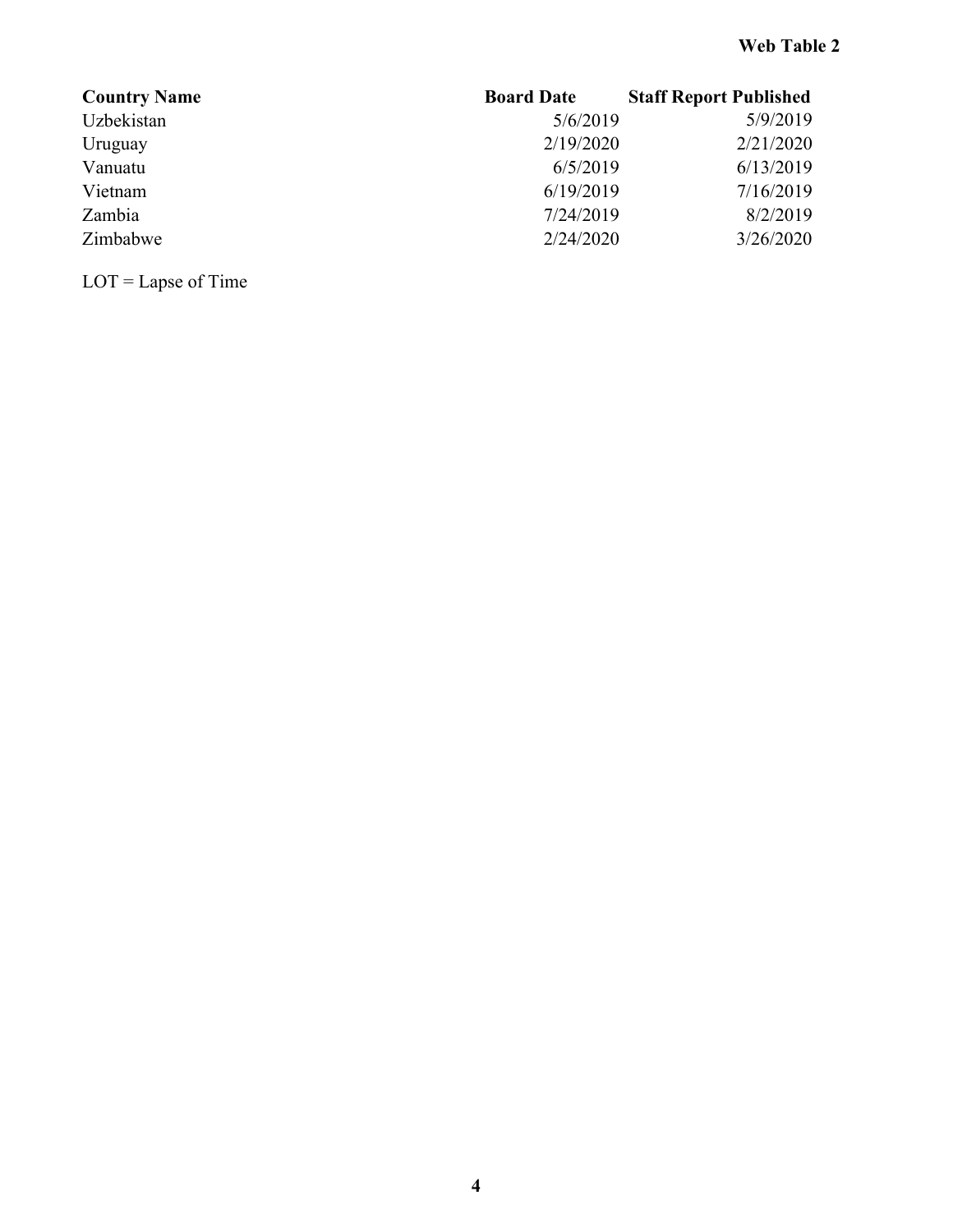# Web Table 3.1. Distribution of Professional and Managerial Staff by Nationality<sup>12</sup>

*(In Percent)*

| Region $\frac{1}{3}$              | 1990  | 2000  | 2008  | 2010  | 2015       | 2018  | 2019  | 2020  |
|-----------------------------------|-------|-------|-------|-------|------------|-------|-------|-------|
| <b>Total</b>                      | 100.0 | 100.0 | 100.0 | 100.0 | 100.0      | 100.0 | 100.0 | 100.0 |
| Africa (Sub-Saharan)              | 5.4   | 5.6   | 6.0   | 6.5   | 7.7        | 7.7   | 7.9   | 8.1   |
| Asia                              | 15.2  | 14.2  | 15.4  | 16.9  | 19.3       | 19.8  | 19.9  | 20.2  |
| Japan                             | 1.8   | 1.6   | 1.7   | 2.3   | 2.4        | 2.6   | 2.7   | 2.7   |
| China                             | 0.9   | 1.9   | 2.2   | 2.8   | 4.6<br>1.2 | 5.3   | 5.2   | 5.5   |
| Korea                             | 1.6   | 0.7   | 0.7   | 0.9   |            | 1.3   | 1.3   | 1.3   |
| Other Asia                        | 10.9  | 9.9   | 10.8  | 10.9  | 11.1       | 10.5  | 10.7  | 10.7  |
| <b>Europe</b>                     | 31.6  | 33.8  | 36.0  | 37.2  | 36.9       | 36.5  | 36.8  | 36.5  |
| France                            | 5.7   | 4.6   | 4.5   | 4.6   | 4.5        | 4.6   | 4.8   | 4.8   |
| Germany                           | 4.2   | 4.9   | 5.1   | 4.7   | 4.4        | 4.1   | 4.1   | 4.1   |
| Italy                             | 1.4   | 2.9   | 3.0   | 3.3   | 3.4        | 3.5   | 3.3   | 3.3   |
| United Kingdom                    | 7.5   | 6.6   | 5.2   | 5.5   | 4.8        | 4.3   | 4.3   | 4.0   |
| Transition Economies <sup>4</sup> | n.a.  | 2.8   | 6.1   | 7.4   | 8.8        | 8.5   | 8.9   | 9.0   |
| Other Europe                      | 12.8  | 12.1  | 12.1  | 11.7  | 11.1       | 11.5  | 11.3  | 11.3  |
| Middle East & North Africa        | 5.0   | 4.9   | 4.4   | 4.4   | 4.7        | 5.5   | 5.5   | 5.5   |
| Saudi Arabia                      | 0.0   | 0.0   | 0.2   | 0.2   | 0.4        | 0.2   | 0.2   | 0.3   |
| <b>Western Hemisphere</b>         | 42.8  | 41.5  | 38.2  | 35.0  | 31.4       | 30.5  | 30.0  | 29.8  |
|                                   | 31.9  | 31.4  | 26.6  | 23.2  | 20.0       | 19.1  | 21.3  | 18.0  |
| Other Western Hemisphere          | 11.0  | 10.1  | 11.6  | 11.8  | 11.4       | 11.4  | 11.7  | 11.8  |

Source: IMF, Human Resources Department.

Note: Percentage totals may not add up to 100 percent due to rounding. n.a. = not available.

 $<sup>1</sup>$  Includes staff in grades A9–B5.</sup>

 $^2$  Data as of April 30. Excludes Administrative Tribunal (ATB), Ethics Office (ETO), Grievance Committee (GRC), Independent Evaluation Office (IEO), Mediator (MDT), Offices of Executive Directors (OED), and Office of the Ombudsperson (OMB).

 $3$  Regions defined according to country groupings in the 2013 IMF Diversity Annual Report.

<sup>4</sup> The classification "transition economies" came into existence after 1990.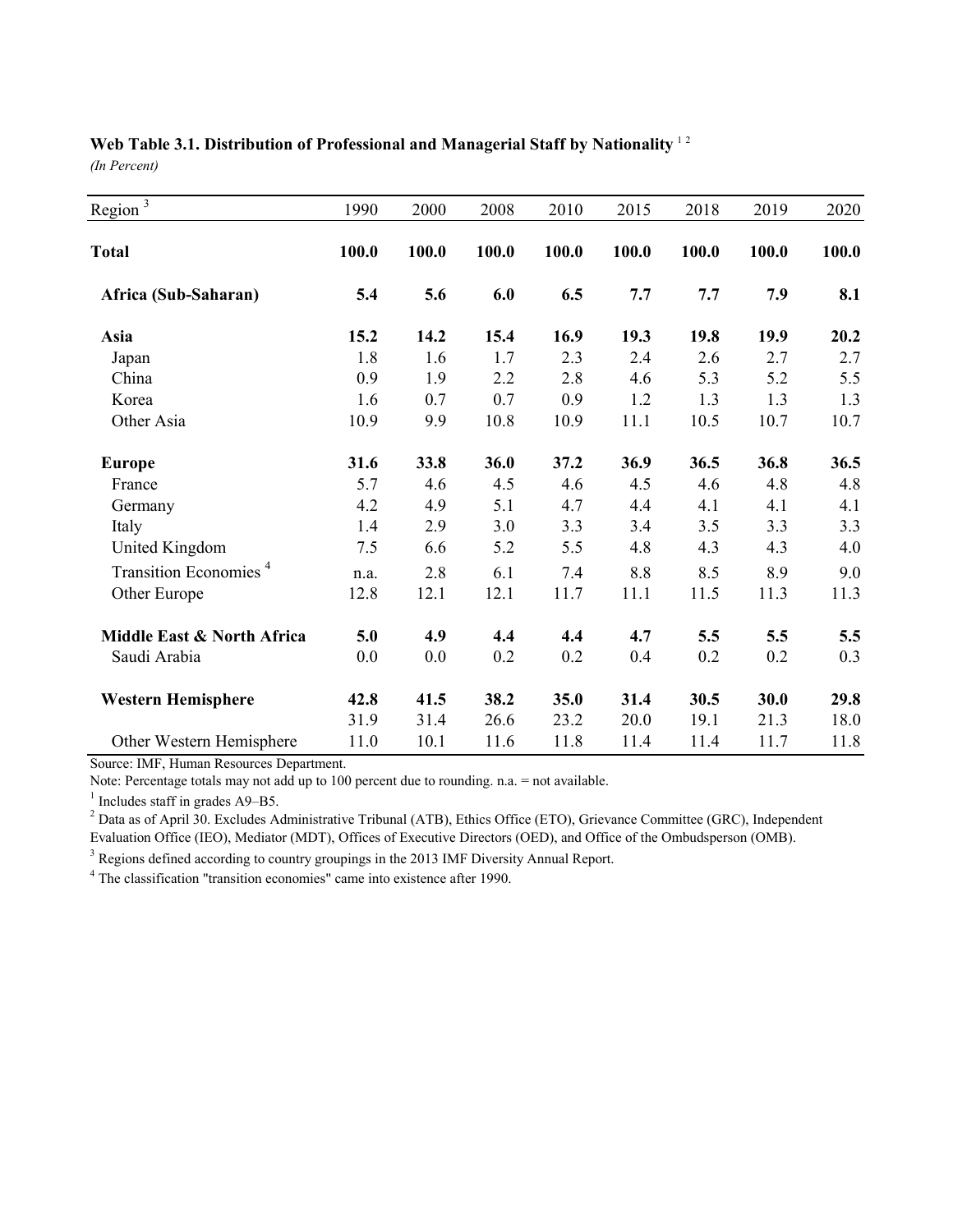#### **Web Table 3.2. Distribution of IMF Staff by Gender** <sup>1</sup>

|                                   |                | 1990    | 2000   |         | 2008           |       | 2009 <sup>2</sup> |         | $2010^{2}$ |         | 2011   |         | 2012   |         | 2013           |       |
|-----------------------------------|----------------|---------|--------|---------|----------------|-------|-------------------|---------|------------|---------|--------|---------|--------|---------|----------------|-------|
|                                   | Number         | Percent | Number | Percent | Number Percent |       | Number            | Percent | Number     | Percent | Number | Percent | Number | Percent | Number Percent |       |
| <b>All Staff</b>                  | 1.753          | 100.0   | 2,301  | 100.0   | 2,583          | 100.0 | 2,412             | 100.0   | 2,385      | 100.0   | 2,437  | 100.0   | 2,494  | 100.0   | 2,518          | 100.0 |
| Female                            | 815            | 46.5    | 1,075  | 46.7    | 1,188          | 46.0  | 1,109             | 46.0    | 1,053      | 44.2    | 1,066  | 43.7    | 1,089  | 43.7    | 1,118          | 44.4  |
| Male                              | 938            | 53.5    | 1,226  | 53.3    | 1,395          | 54.0  | 1,303             | 54.0    | 1,332      | 55.8    | 1,371  | 56.3    | 1,405  | 56.3    | 1,400          | 55.6  |
| Support Staff <sup>3</sup>        | 639            | 100.0   | 698    | 100.0   | 635            | 100.0 | 568               | 100.0   | 487        | 100.0   | 470    | 100.0   | 466    | 100.0   | 457            | 100.0 |
| Female                            | 532            | 83.3    | 595    | 85.2    | 557            | 87.7  | 495               | 87.1    | 418        | 85.8    | 404    | 86.0    | 400    | 85.8    | 391            | 85.6  |
| Male                              | 107            | 16.7    | 103    | 14.8    | 78             | 12.3  | 73                | 12.9    | 69         | 14.2    | 66     | 14.0    | 66     | 14.2    | 66             | 14.4  |
| Professional Staff <sup>4</sup>   | 877            | 100.0   | 1,272  | 100.0   | 1,599          | 100.0 | 1,518             | 100.0   | 1,581      | 100.0   | 1,651  | 100.0   | 1,709  | 100.0   | 1,729          | 100.0 |
| Female                            | 270            | 30.8    | 442    | 34.7    | 576            | 36.0  | 556               | 36.6    | 572        | 36.2    | 595    | 36.0    | 623    | 36.5    | 655            | 37.9  |
| Male                              | 607            | 69.2    | 830    | 65.3    | 1,023          | 64.0  | 962               | 63.4    | 1,009      | 63.8    | 1,056  | 64.0    | 1,086  | 63.5    | 1,074          | 62.1  |
| <b>Economists</b>                 | 511            | 100.0   | 808    | 100.0   | 1,008          | 100.0 | 964               | 100.0   | 1,021      | 100.0   | 1,069  | 100.0   | 1,091  | 100.0   | 1,094          | 100.0 |
| Female                            | 68             | 13.3    | 173    | 21.4    | 262            | 26.0  | 261               | 27.1    | 278        | 27.2    | 293    | 27.4    | 306    | 28.0    | 322            | 29.4  |
| Male                              | 443            | 86.7    | 635    | 78.6    | 746            | 74.0  | 703               | 72.9    | 743        | 72.8    | 776    | 72.6    | 785    | 72.0    | 772            | 70.6  |
| <b>Specialized Career Streams</b> | 366            | 100.0   | 464    | 100.0   | 591            | 100.0 | 554               | 100.0   | 560        | 100.0   | 582    | 100.0   | 618    | 100.0   | 635            | 100.0 |
| Female                            | 202            | 55.2    | 269    | 58.0    | 314            | 53.1  | 295               | 53.2    | 294        | 52.5    | 302    | 51.9    | 317    | 51.3    | 333            | 52.4  |
| Male                              | 164            | 44.8    | 195    | 42.0    | 277            | 46.9  | 259               | 46.8    | 266        | 47.5    | 280    | 48.1    | 301    | 48.7    | 302            | 47.6  |
| Managerial Staff <sup>5</sup>     | 237            | 100.0   | 331    | 100.0   | 349            | 100.0 | 326               | 100.0   | 317        | 100.0   | 316    | 100.0   | 319    | 100.0   | 332            | 100.0 |
| Female                            | 13             | 5.5     | 38     | 11.5    | 55             | 15.8  | 58                | 17.8    | 63         | 19.9    | 67     | 21.2    | 66     | 20.7    | 72             | 21.7  |
| Male                              | 224            | 94.5    | 293    | 88.5    | 294            | 84.2  | 268               | 82.2    | 254        | 80.1    | 249    | 78.8    | 253    | 79.3    | 260            | 78.3  |
| <b>Economists</b>                 | 175            | 100.0   | 264    | 100.0   | 280            | 100.0 | 263               | 100.0   | 253        | 100.0   | 245    | 100.0   | 252    | 100.0   | 269            | 100.0 |
| Female                            | 9              | 5.1     | 24     | 9.1     | 33             | 11.8  | 36                | 13.7    | 41         | 16.2    | 43     | 17.6    | 44     | 17.5    | 51             | 19.0  |
| Male                              | 166            | 94.9    | 240    | 90.9    | 247            | 88.2  | 227               | 86.3    | 212        | 83.8    | 202    | 82.4    | 208    | 82.5    | 218            | 81.0  |
| <b>Specialized Career Streams</b> | 62             | 100.0   | 67     | 100.0   | 69             | 100.0 | 63                | 100.0   | 64         | 100.0   | 71     | 100.0   | 67     | 100.0   | 63             | 100.0 |
| Female                            | $\overline{4}$ | 6.5     | 14     | 20.9    | 22             | 31.9  | 22                | 34.9    | 22         | 34.4    | 24     | 33.8    | 22     | 32.8    | 21             | 33.3  |
| Male                              | 58             | 93.5    | 53     | 79.1    | 47             | 68.1  | 41                | 65.1    | 42         | 65.6    | 47     | 66.2    | 45     | 67.2    | 42             | 66.7  |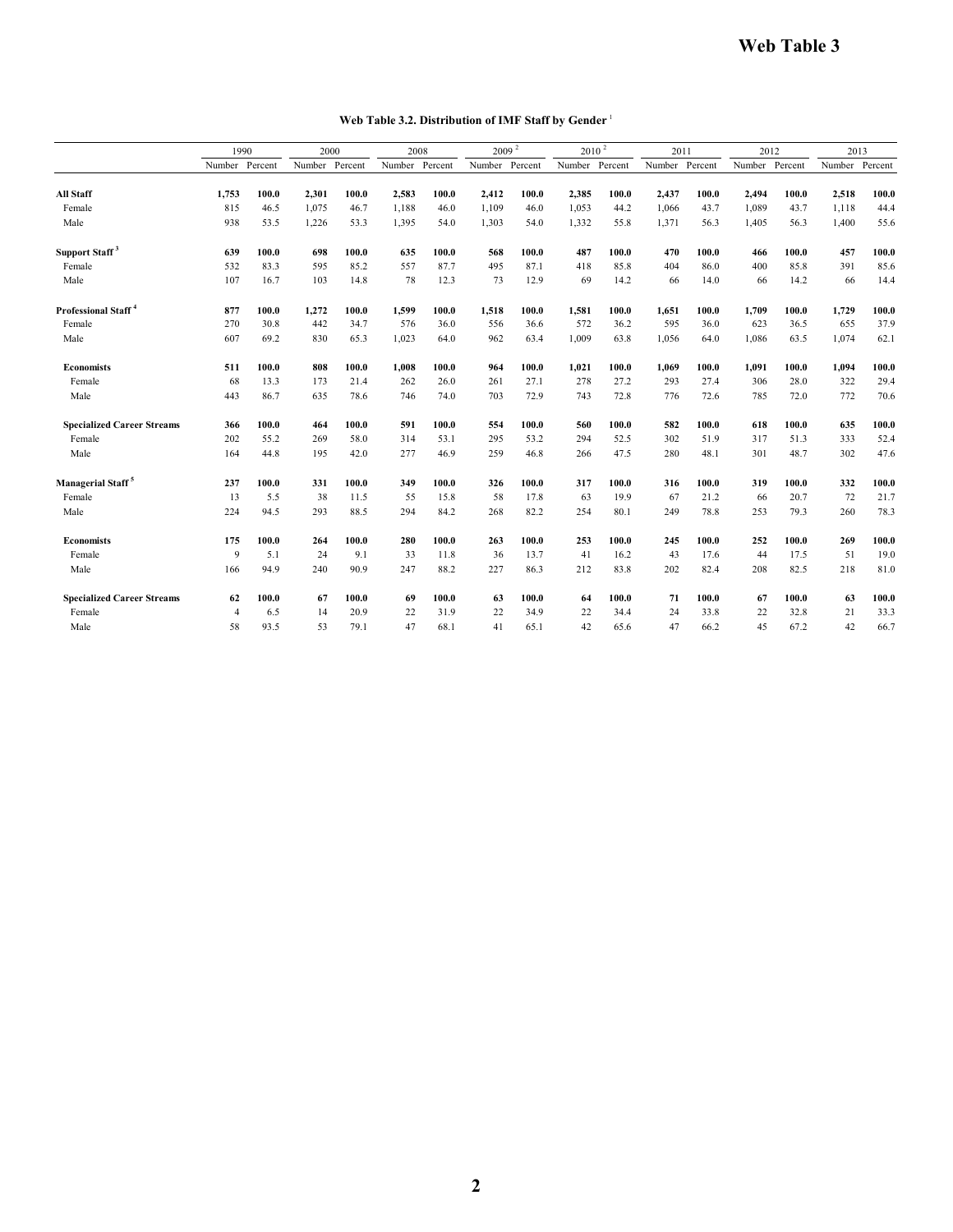| (cont.)                           |                | 2014  |                | 2015  |                | 2016  |                | 2017  |                | 2018  |                | 2019  |       | 2020           |  |
|-----------------------------------|----------------|-------|----------------|-------|----------------|-------|----------------|-------|----------------|-------|----------------|-------|-------|----------------|--|
|                                   | Number Percent |       | Number Percent |       | Number Percent |       | Number Percent |       | Number Percent |       | Number Percent |       |       | Number Percent |  |
| <b>All Staff</b>                  | 2,578          | 100.0 | 2.611          | 100.0 | 2,672          | 100.0 | 2,701          | 100.0 | 2,745          | 100.0 | 2,765          | 100.0 | 2,792 | 100.0          |  |
| Female                            | 1,152          | 44.7  | 1,161          | 44.5  | 1,177          | 44.0  | 1,191          | 44.1  | 1,218          | 44.4  | 1,229          | 44.4  | 1,264 | 45.3           |  |
| Male                              |                | 55.3  | 1,450          | 55.5  | 1,495          | 56.0  | 1,510          | 55.9  | 1,527          | 55.6  |                | 55.6  | 1,528 | 54.7           |  |
|                                   | 1,426          |       |                |       |                |       |                |       |                |       | 1,536          |       |       |                |  |
| Support Staff <sup>3</sup>        | 459            | 100.0 | 455            | 100.0 | 449            | 100.0 | 438            | 100.0 | 431            | 100.0 | 434            | 100.0 | 428   | 100.0          |  |
| Female                            | 388            | 84.5  | 385            | 84.6  | 379            | 84.4  | 367            | 83.8  | 363            | 84.2  | 356            | 82.0  | 356   | 83.2           |  |
| Male                              | 71             | 15.5  | 70             | 15.4  | 70             | 15.6  | 71             | 16.2  | 68             | 15.8  | 78             | 18.0  | 72    | 16.8           |  |
| Professional Staff <sup>4</sup>   | 1,781          | 100.0 | 1,810          | 100.0 | 1,888          | 100.0 | 1,927          | 100.0 | 1,979          | 100.0 | 1,988          | 100.0 | 2,019 | 100.0          |  |
| Female                            | 685            | 38.5  | 695            | 38.4  | 714            | 37.8  | 729            | 37.8  | 760            | 38.4  | 770            | 38.7  | 800   | 39.6           |  |
| Male                              | 1,096          | 61.5  | 1,115          | 61.6  | 1,174          | 62.2  | 1,198          | 62.2  | 1,219          | 61.6  | 1,218          | 61.3  | 1,219 | 60.4           |  |
|                                   |                |       |                |       |                |       |                |       |                |       |                |       |       |                |  |
| <b>Economists</b>                 | 1,128          | 100.0 | 1,143          | 100.0 | 1,190          | 100.0 | 1,217          | 100.0 | 1,249          | 100.0 | 1,263          | 100.0 | 1,280 | 100.0          |  |
| Female                            | 336            | 29.8  | 342            | 29.9  | 351            | 29.5  | 362            | 29.7  | 382            | 30.6  | 390            | 30.9  | 406   | 31.7           |  |
| Male                              | 792            | 70.2  | 801            | 70.1  | 839            | 70.5  | 855            | 70.3  | 867            | 69.4  | 873            | 69.1  | 874   | 68.3           |  |
| <b>Specialized Career Streams</b> | 653            | 100.0 | 667            | 100.0 | 698            | 100.0 | 710            | 100.0 | 730            | 100.0 | 725            | 100.0 | 739   | 100.0          |  |
| Female                            | 349            | 53.4  | 353            | 52.9  | 363            | 52.0  | 367            | 51.7  | 378            | 51.6  | 380            | 52.4  | 394   | 53.3           |  |
| Male                              | 304            | 46.6  | 314            | 47.1  | 335            | 48.0  | 343            | 48.3  | 352            | 48.4  | 345            | 47.6  | 345   | 46.7           |  |
| Managerial Staff <sup>5</sup>     | 338            | 100.0 | 346            | 100.0 | 335            | 100.0 | 336            | 100.0 | 335            | 100.0 | 343            | 100.0 | 345   | 100.0          |  |
| Female                            | 79             | 23.4  | 81             | 23.4  | 84             | 25.1  | 95             | 28.3  | 95             | 28.4  | 103            | 30.0  | 108   | 31.3           |  |
| Male                              | 259            | 76.6  | 265            | 76.6  | 251            | 74.9  | 241            | 71.7  | 240            | 71.6  | 240            | 70.0  | 237   | 68.7           |  |
| <b>Economists</b>                 | 269            | 100.0 | 272            | 100.0 | 268            | 100.0 | 266            | 100.0 | 266            | 100.0 | 267            | 100.0 | 262   | 100.0          |  |
| Female                            | 54             | 20.1  | 51             | 18.8  | 58             | 21.6  | 67             | 25.2  | 67             | 25.2  | 75             | 28.1  | 73    | 27.9           |  |
| Male                              | 215            | 79.9  | 221            | 81.2  | 210            | 78.4  | 199            | 74.8  | 199            | 74.8  | 192            | 71.9  | 189   | 72.1           |  |
| <b>Specialized Career Streams</b> | 69             | 100.0 | 74             | 100.0 | 67             | 100.0 | 70             | 100.0 | 69             | 100.0 | 76             | 100.0 | 83    | 100.0          |  |
| Female                            | 25             | 36.2  | 30             | 40.5  | 26             | 38.8  | 28             | 40.0  | 28             | 40.6  | 28             | 36.8  | 35    | 42.2           |  |
| Male                              | 44             | 63.8  | 44             | 59.5  | 41             | 61.2  | 42             | 60.0  | 41             | 59.4  | 48             | 63.2  | 48    | 57.8           |  |

Source: IMF, Human Resources Department.

Note: Percentage totals may not add up to 100 percent due to rounding.

<sup>1</sup> Data as of April 30. Excludes Administrative Tribunal (ATB), Ethics Office (ETO), Grievance Committee (GRC), Independent Evaluation Office (IEO), Mediator (MDT), Offices of Executive Directors (OED)

and Office of the Ombudsperson (OMB).<br><sup>2</sup> Downsizing period. Includes staff on duty only; differs from the number of approved positions.

<sup>3</sup> Staff in Grades A1-A8.

4 Staff in Grades A9–A15.

5 Staff in Grades B1–B5.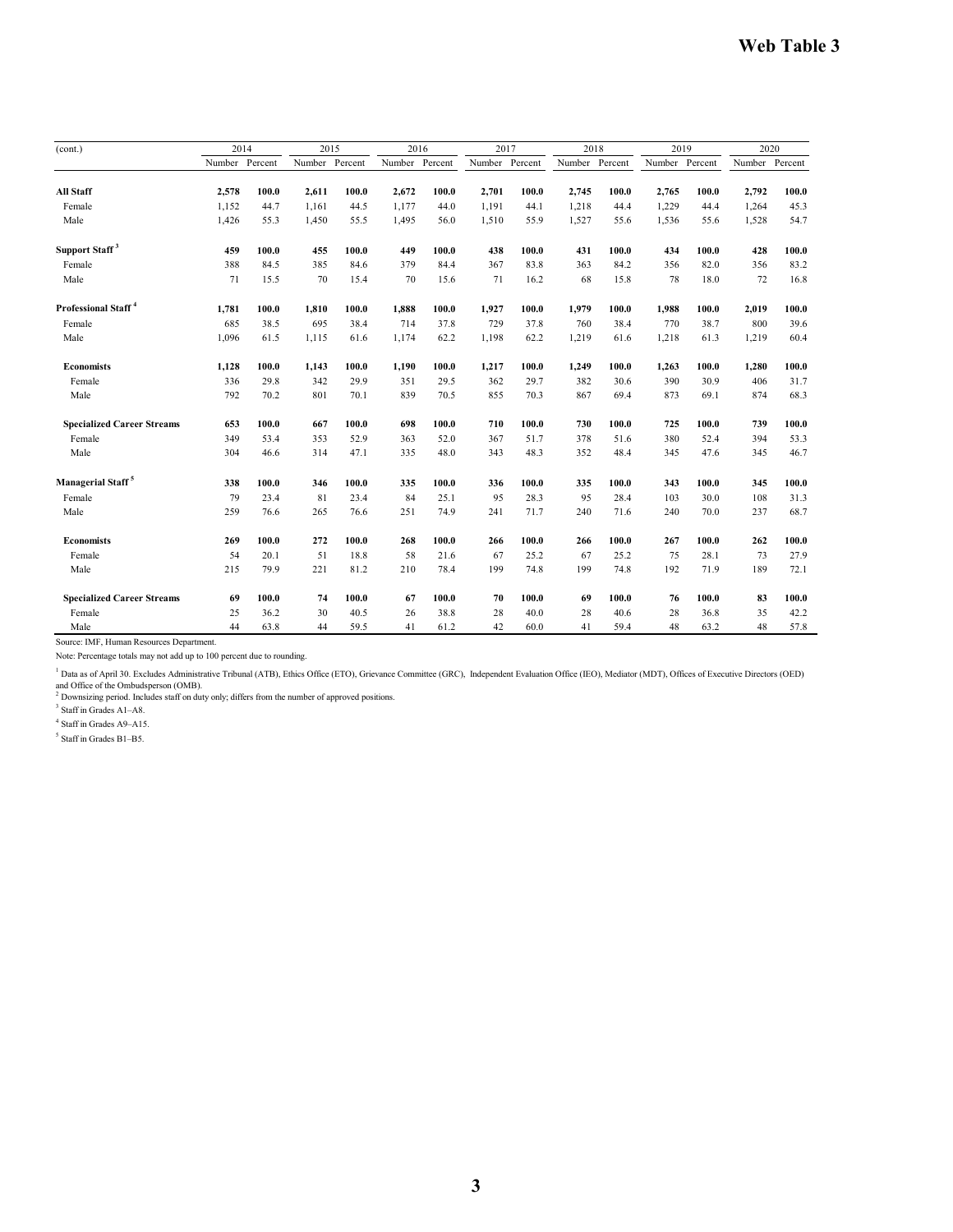#### **Web Table 3.3. IMF Staff Salary Structure**

*(In U.S. dollars, effective May 1, 2020)*

| Grade <sup>1</sup> |         | Range minimum Range maximum | <b>Illustrative position titles</b>                                                                                                                                                                   |  |  |  |  |  |  |
|--------------------|---------|-----------------------------|-------------------------------------------------------------------------------------------------------------------------------------------------------------------------------------------------------|--|--|--|--|--|--|
| A01                | 33,330  | 49,980                      | Not applicable                                                                                                                                                                                        |  |  |  |  |  |  |
| A02                | 37,300  | 55,950                      | Not applicable                                                                                                                                                                                        |  |  |  |  |  |  |
| A03                | 41,760  | 62,640                      | Staff Assistant (beginning secretarial)                                                                                                                                                               |  |  |  |  |  |  |
| A <sub>04</sub>    | 46,770  | 70,160                      | Staff Assistant (experienced secretarial)                                                                                                                                                             |  |  |  |  |  |  |
| A05                | 52,380  | 78,570                      | Administrative Assistant, other Staff Assistants (e.g., Human Resources, External Relations,<br>Interpretation Coordination, etc.)                                                                    |  |  |  |  |  |  |
| A06                | 58,660  | 87,990                      | Sr. Administrative Assistant, other Assistants (e.g., Budget, Editorial, Information Technology,<br>Human Resources, External Relations, etc.)                                                        |  |  |  |  |  |  |
| A07                | 65,700  | 98,550                      | Research Assistant, Sr. Administrative Assistant, other Sr. Assistants (e.g., Accounting, Human<br>Resources, Editorial, External Relations, etc.)                                                    |  |  |  |  |  |  |
| A08                | 73,590  | 110,390                     | Research Assistant, Sr. Budget Assistant, Sr. Human Resources Assistant, Sr. Information<br>Management Assistant                                                                                      |  |  |  |  |  |  |
| A09                | 77,300  | 115,950                     | Librarian, Translator, Research Officer, Information Management Officer, Human Resources<br>Officer, External Relations Officer                                                                       |  |  |  |  |  |  |
| A10                | 88,890  | 133,340                     | Accountant, Research Officer, Information Management Officer, Human Resources Officer,<br><b>External Relations Officer</b>                                                                           |  |  |  |  |  |  |
| A11                | 102,220 | 153,330                     | Economist (Ph.D. entry-level), Counsel, Specialists (e.g., Accounting, Information Technology<br>Officer, Human Resources Officer, External Relations Officer, Sr. Information Management<br>Officer) |  |  |  |  |  |  |
| A12                | 117,560 | 176,340                     | Economist, Counsel, Specialists (e.g., Accounting, Information Technology Officer, Human<br>Resources Officer, External Relations Officer)                                                            |  |  |  |  |  |  |
| A13                | 135,190 | 202,790                     | Economist, Resident Representative, Counsel, Specialists (e.g., Accounting, Sr. Information<br>Technology, Sr. Human Resources Officer, Sr. External Relations Officer)                               |  |  |  |  |  |  |
| A14                | 160,880 | 241,320                     | Deputy Division Chief, Sr. Economist, Resident Representative, Assistant to the Director,<br>Sr. Accountant                                                                                           |  |  |  |  |  |  |
| A15/B01            | 185,020 | 277,530                     | Division Chief, Deputy Division Chief, Advisor, Resident Representative/Sr. Resident<br>Representative, Assistant to the Director                                                                     |  |  |  |  |  |  |
| <b>B02</b>         | 217,110 | 314,810                     | Division Chief, Advisor, Sr. Resident Representative                                                                                                                                                  |  |  |  |  |  |  |
| <b>B03</b>         | 256,480 | 333,420                     | Assistant Department Director, Sr. Resident Representative                                                                                                                                            |  |  |  |  |  |  |
| <b>B04</b>         | 288,270 | 368,150                     | Deputy Department Director, Sr. Resident Representative                                                                                                                                               |  |  |  |  |  |  |
| <b>B05</b>         | 335,390 | 420.620                     | Department Director                                                                                                                                                                                   |  |  |  |  |  |  |

<sup>1</sup>Grades A01-A08 are support staff; grades A09-A15 are professional staff; grades B01-B05 are managerial staff.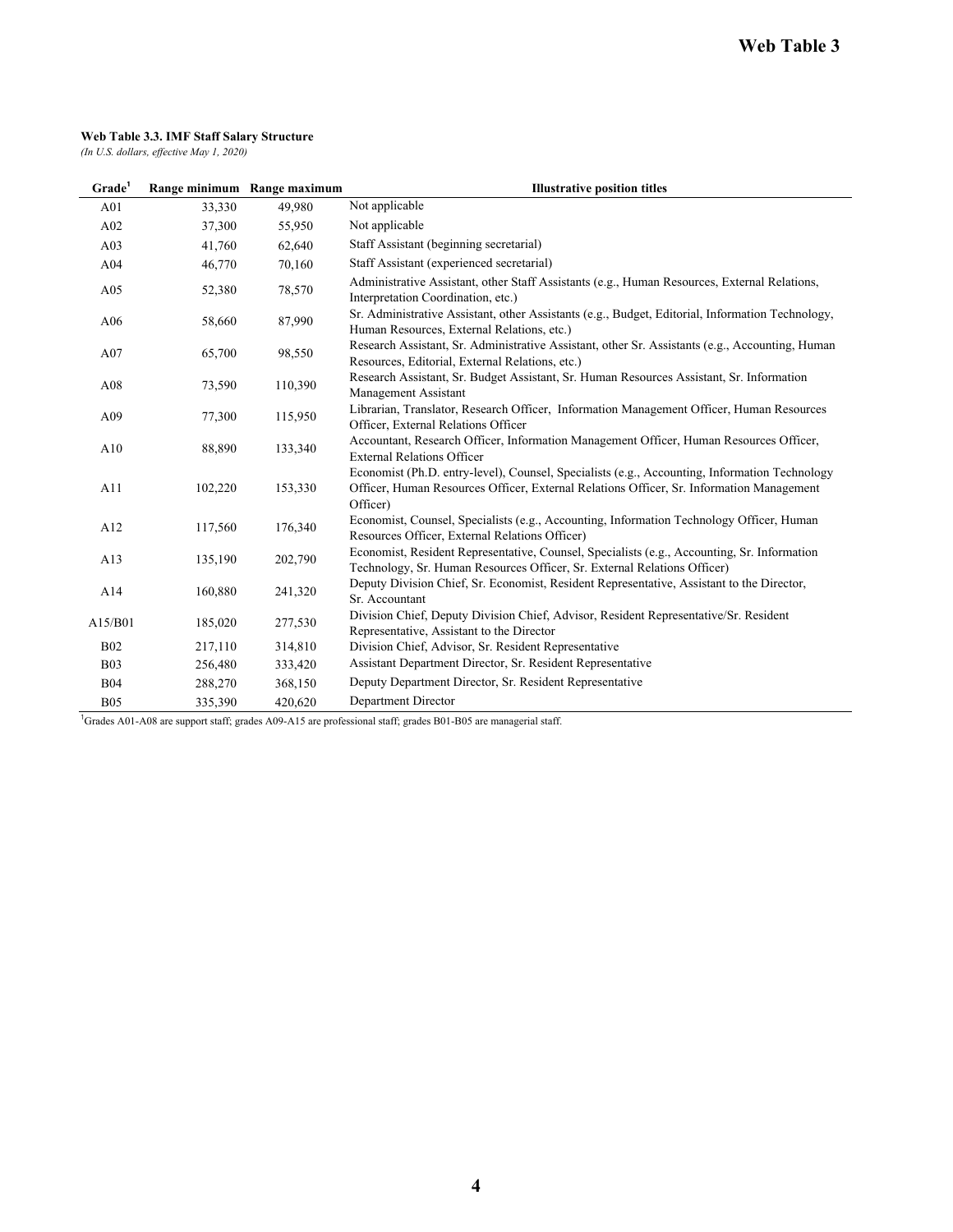#### **Web Table 3.4. Senior Officers as of April 30, 2020**

| <b>Area Department</b>                           |                                                                                  |
|--------------------------------------------------|----------------------------------------------------------------------------------|
| Abebe Selassie                                   | Director, African Department                                                     |
| Chang Yong Rhee                                  | Director, Asia and Pacific Department                                            |
| Poul Thomsen                                     | Director, European Department                                                    |
| Jihad Azour                                      | Director, Middle East and Central Asia Department                                |
| Alejandro Werner                                 | Director, Western Hemisphere Department                                          |
|                                                  |                                                                                  |
| <b>Functional Department</b>                     |                                                                                  |
| <b>Gerard Rice</b>                               | Director, Communications Department                                              |
| Andrew Tweedie                                   | Director, Finance Department                                                     |
| Vitor Gaspar                                     | Director, Fiscal Affairs Department                                              |
| Sharmini Coorey                                  | Director, Institute for Capacity Development                                     |
| Rhoda Weeks-Brown                                | General Counsel and Director, Legal Department                                   |
| Tobias Adrian                                    | Financial Counsellor and Director, Monetary and Capital Markets Department       |
|                                                  |                                                                                  |
| Gita Gopinath                                    | Economic Counsellor and Director, Research Department                            |
| Louis Marc Ducharme<br>Martin Mühleisen          | Chief Statistician and Data Officer and Director, Statistics Department          |
|                                                  | Director, Strategy, Policy, and Review Department                                |
|                                                  |                                                                                  |
| <b>Information and Liaison</b><br>Chikahisa Sumi |                                                                                  |
| Robert Powell                                    | Director, Regional Office for Asia and Pacific                                   |
|                                                  | Special Representative to the United Nations                                     |
| Ashok Bhatia                                     | Director, Offices in Europe/Senior Resident Representative to the European Union |
|                                                  |                                                                                  |
| <b>Support Services</b>                          |                                                                                  |
| Jennifer Lester                                  | Director, Corporate Services and Facilities Department                           |
| Kalpana Kochhar                                  | Director, Human Resources Department                                             |
| Edward Anderson                                  | Chief Information Officer and Director, Information Technology Department        |
| Jianhai Lin                                      | Secretary of the Fund, Secretary's Department                                    |
| <b>Offices</b>                                   |                                                                                  |
| Michele Shannon                                  | Director, Office of Budget and Planning                                          |
| Charles Collyns                                  | Director, Independent Evaluation Office                                          |
| Nancy Onyango                                    | Director, Office of Internal Audit                                               |
| Derek Bills                                      | Head, Investment Office                                                          |
| Vivek Arora                                      | Head, Office of Risk Management                                                  |
|                                                  |                                                                                  |